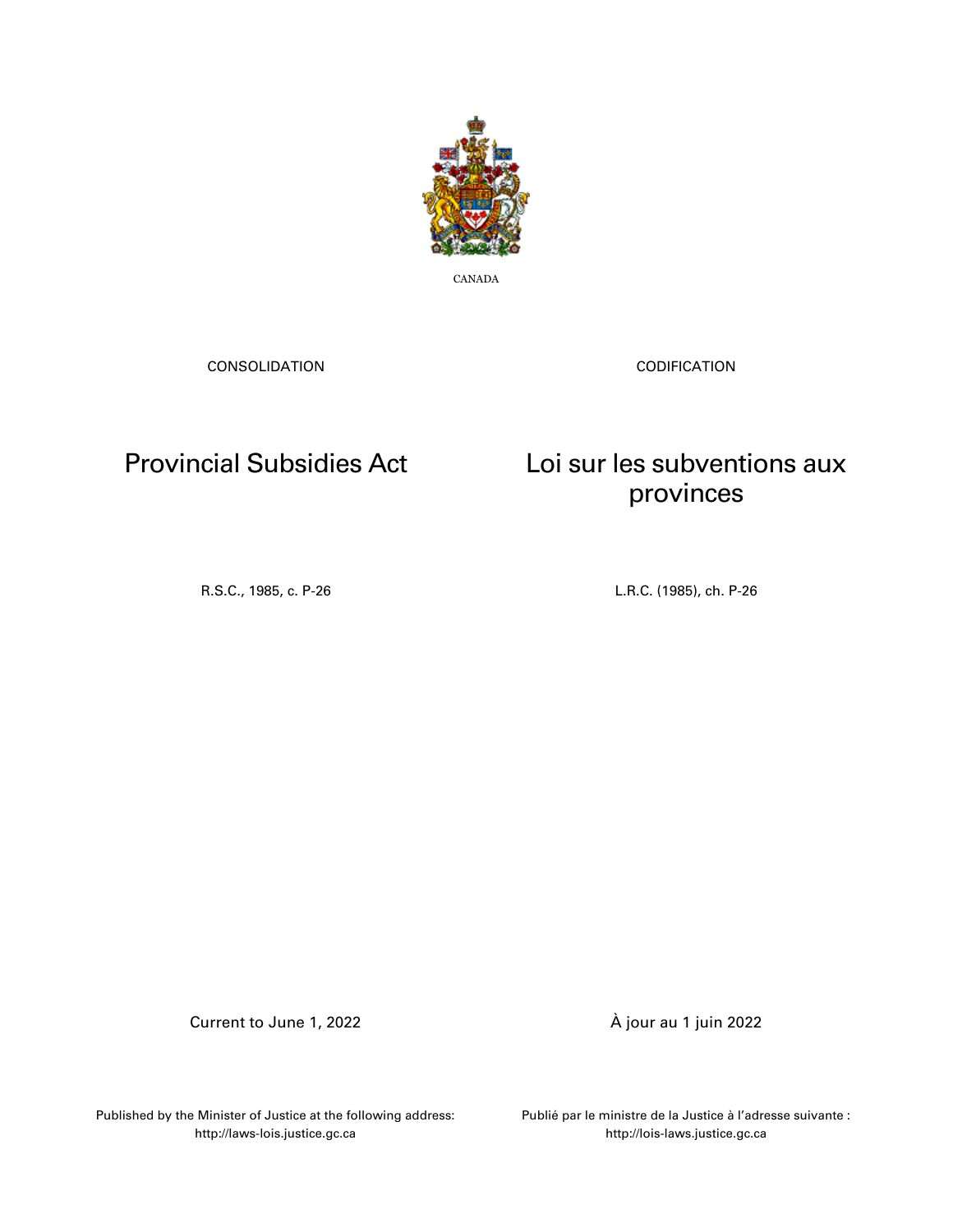### **OFFICIAL STATUS OF CONSOLIDATIONS**

Subsections 31(1) and (2) of the *Legislation Revision and Consolidation Act*, in force on June 1, 2009, provide as follows:

**31 (1)** Every copy of a consolidated statute or consolidated regulation published by the Minister under this Act in either print or electronic form is evidence of that statute or regulation and of its contents and every copy purporting to be published by the Minister is deemed to be so published, unless the contrary is shown.

### **Inconsistencies in Acts Incompatibilité — lois**

**(2)** In the event of an inconsistency between a consolidated statute published by the Minister under this Act and the original statute or a subsequent amendment as certified by the Clerk of the Parliaments under the *Publication of Statutes Act*, the original statute or amendment prevails to the extent of the inconsistency.

### **CARACTÈRE OFFICIEL DES CODIFICATIONS**

Les paragraphes 31(1) et (2) de la *Loi sur la révision et la codification des textes législatifs*, en vigueur le 1er juin 2009, prévoient ce qui suit :

### **Published consolidation is evidence Codifications comme élément de preuve**

**31 (1)** Tout exemplaire d'une loi codifiée ou d'un règlement codifié, publié par le ministre en vertu de la présente loi sur support papier ou sur support électronique, fait foi de cette loi ou de ce règlement et de son contenu. Tout exemplaire donné comme publié par le ministre est réputé avoir été ainsi publié, sauf preuve contraire.

**(2)** Les dispositions de la loi d'origine avec ses modifications subséquentes par le greffier des Parlements en vertu de la *Loi sur la publication des lois* l'emportent sur les dispositions incompatibles de la loi codifiée publiée par le ministre en vertu de la présente loi.

### **LAYOUT**

The notes that appeared in the left or right margins are now in boldface text directly above the provisions to which they relate. They form no part of the enactment, but are inserted for convenience of reference only.

### **NOTE NOTE**

This consolidation is current to June 1, 2022. Any amend‐ ments that were not in force as of June 1, 2022 are set out at the end of this document under the heading "Amendments Not in Force".

### **MISE EN PAGE**

Les notes apparaissant auparavant dans les marges de droite ou de gauche se retrouvent maintenant en caractères gras juste au-dessus de la disposition à laquelle elles se rattachent. Elles ne font pas partie du texte, n'y figurant qu'à titre de repère ou d'information.

Cette codification est à jour au 1 juin 2022. Toutes modifications qui n'étaient pas en vigueur au 1 juin 2022 sont énoncées à la fin de ce document sous le titre « Modifications non en vigueur ».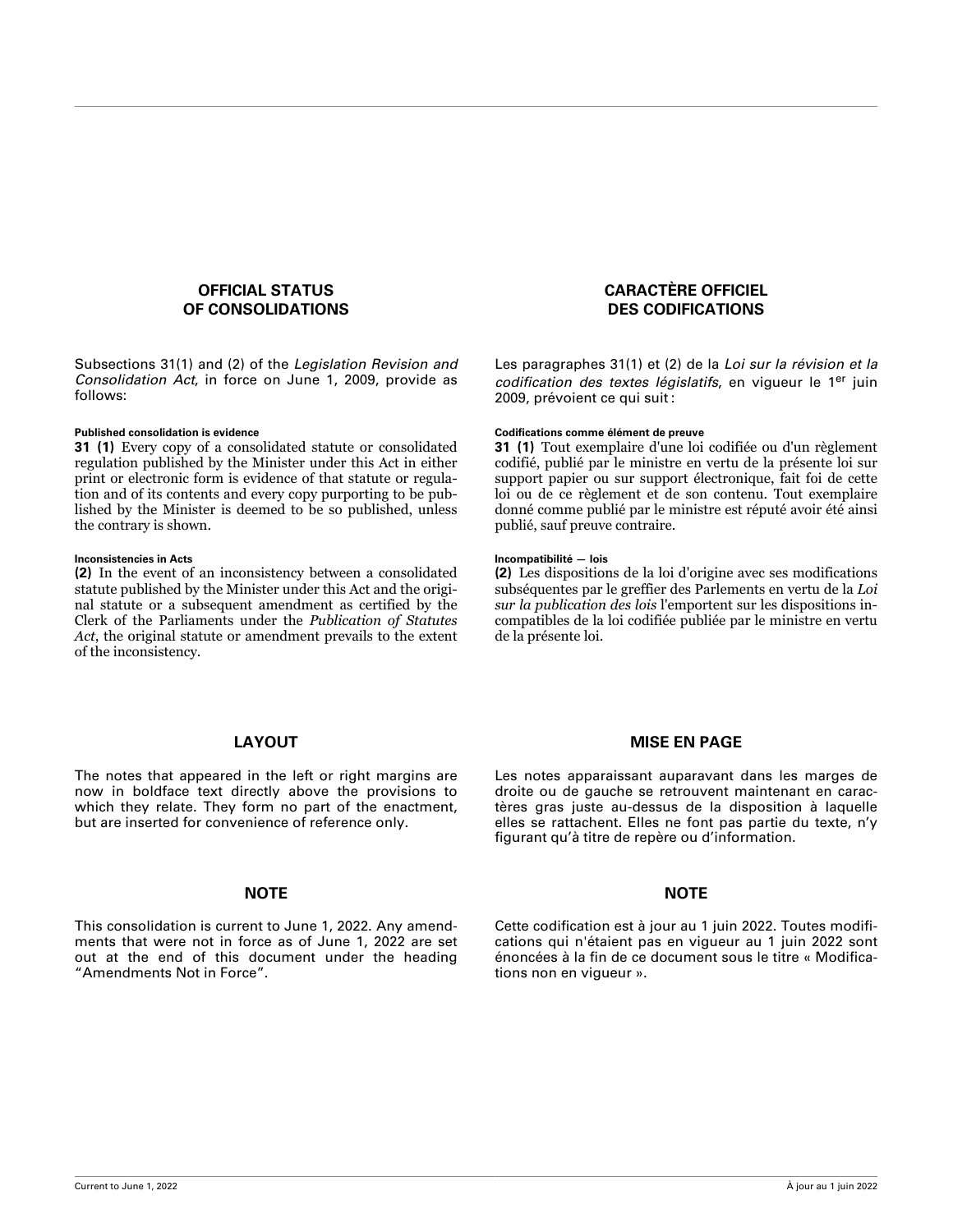### **TABLE OF PROVISIONS TABLE ANALYTIQUE**

### **An Act respecting subsidies and allowances to the provinces**

- 
- **2** [Subsidy to New Brunswick in lieu of export duty on](#page-3-0) [lumber](#page-3-0)
	- [Prince Edward Island](#page-3-0) **International Community** Prince-Édouard
- [Manitoba](#page-4-0) [Manitoba](#page-4-0)
- 

- **5** [Allowances to provinces in relation to amount of debt](#page-4-0) **5** [Allocations aux provinces en proportion de leur dette](#page-4-0)
- **6** [Calculation of allowances to Ontario and Quebec, and to](#page-5-0) [Nova Scotia and New Brunswick](#page-5-0)
- **7** [As to British Columbia and Prince Edward Island](#page-6-0) **7** [Quant à la Colombie-Britannique et à l'Île-du-Prince-](#page-6-0)
- **8** [Capital and yearly payments specified](#page-6-0) **8** [Capital et paiements annuels](#page-6-0)

- **9** [Calculation of sum on which interest is payable to](#page-7-0) [Manitoba as subsidy](#page-7-0)
- 

### [Advances](#page-8-0) **[Avances](#page-8-0)** Avances

### **Loi concernant les subventions et les allocations aux provinces**

### [Short Title](#page-3-0) **Title 1966** Short Title 1986 Short Title abrégé

**1** [Short title](#page-3-0) **1** [Titre abrégé](#page-3-0)

### [Fixed Subsidies](#page-3-0) [Subventions déterminées](#page-3-0)

[New Brunswick](#page-3-0) [Nouveau-Brunswick](#page-3-0)

**2** [Subvention au Nouveau-Brunswick pour tenir lieu de](#page-3-0) [droits d'exportation sur le bois](#page-3-0)

**3** [Subsidy to Prince Edward Island](#page-3-0) **3** [Subvention à l'Île-du-Prince-Édouard](#page-3-0)

**4** [Subsidy to Manitoba](#page-4-0) **4** [Subvention au Manitoba](#page-4-0)

### Interest on Debt Allowances **Intérêts** et allocations pour dettes

- **6** [Calcul des allocations aux provinces d'Ontario, Québec,](#page-5-0)
- [Nouvelle-Écosse et Nouveau-Brunswick](#page-5-0)
- [Édouard](#page-6-0)
- 

### [Manitoba](#page-7-0) **Manitoba** Manitoba

- **9** [Calcul de la somme sur laquelle il est payé un intérêt au](#page-7-0) [Manitoba à titre de subvention](#page-7-0)
- **10** [Payments and grants under R.S.C., c. 124, 1927](#page-7-0) **10** [Paiements et concessions en vertu du ch. 124 des S.R.C.](#page-7-0) [de 1927](#page-7-0)

**11** [Advances to provinces authorized](#page-8-0) **11** [Autorisation d'avances aux provinces](#page-8-0)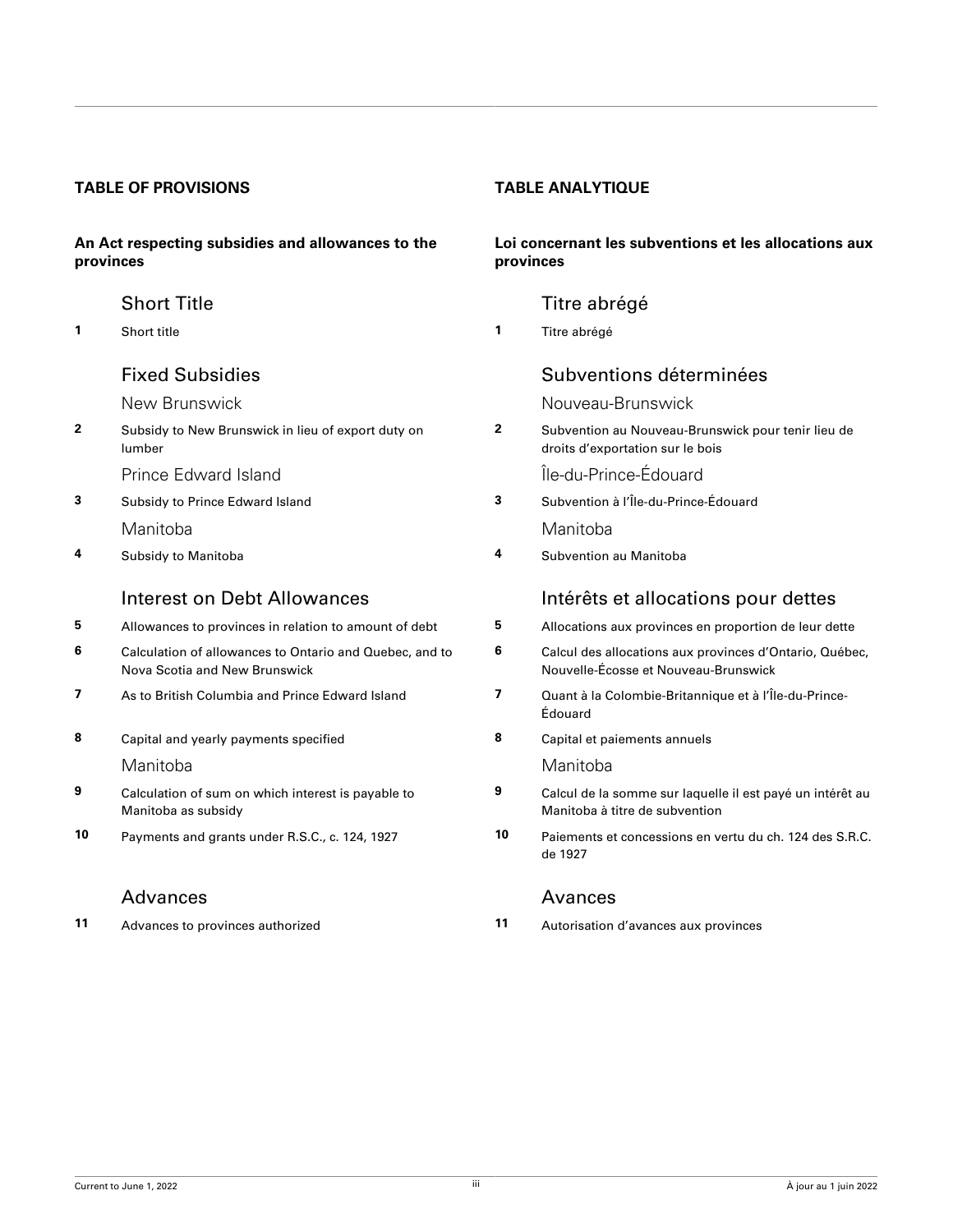

### <span id="page-3-0"></span>**An Act respecting subsidies and allowances to the provinces**

1 This Act may be cited as the *Provincial Subsidies Act*. R.S., c. P-26, s. 1.

### **Subsidy to New Brunswick in lieu of export duty on lumber**

2 The Province of New Brunswick, in consideration of the Legislature thereof having passed an Act providing for the repeal of all duties of export on lumber exported from the Province, shall, so long as no such duties of export are imposed by the Legislature, be paid, in addition to the subsidy to which the Province is entitled, a subsidy at the rate of one hundred and fifty thousand dollars annually, as indemnity for the loss of such duties and the right to impose them.

R.S., c. P-26, s. 2.

3 (1) To the Province of Prince Edward Island, there shall continue to be paid, in addition to all other subsidies and allowances payable to the Province, an annual allowance or subsidy of twenty thousand dollars, payable half-yearly in advance on the first days of July and January in each and every year.

(2) To the Province of Prince Edward Island, there shall also continue to be paid, in addition to all other sums authorized by law, an annual allowance of thirty thousand

**R.S.C., 1985, c. P-26 L.R.C., 1985, ch. P-26**

### **Loi concernant les subventions et les allocations aux provinces**

# Short Title Titre abrégé

### **Short title Titre abrégé**

1 *Loi sur les subventions aux provinces*. S.R., ch. P-26, art. 1.

# Fixed Subsidies Subventions déterminées

# New Brunswick Nouveau-Brunswick

### **Subvention au Nouveau-Brunswick pour tenir lieu de droits d'exportation sur le bois**

2 La province du Nouveau-Brunswick, en considération de l'adoption par sa Législature d'une loi décrétant la révocation de tous les droits d'exportation sur les bois de service exportés de cette province, doit recevoir, tant que de pareils droits d'exportation ne seront pas imposés par cette Législature, et en sus de la subvention à laquelle cette province a droit, une subvention de cent cinquante mille dollars par année, à titre d'indemnité pour perte de ces droits et du pouvoir de les imposer.

S.R., ch. P-26, art. 2.

# Prince Edward Island **International Community** Prince-Édouard

### **Subsidy to Prince Edward Island Subvention à l'Île-du-Prince-Édouard**

3 (1) À la province de l'Île-du-Prince-Édouard, il doit continuer d'être versé, en sus de toutes autres subventions ou allocations payables à cette province, une allocation ou subvention annuelle de vingt mille dollars, payable semestriellement d'avance le 1<sup>er</sup> juillet et le 1<sup>er</sup> janvier de chaque année.

### **Additional allowance Subvention additionnelle**

(2) À la province de l'Île-du-Prince-Édouard, il doit également continuer d'être versé, en sus de toutes autres sommes dont la loi autorise le versement, une allocation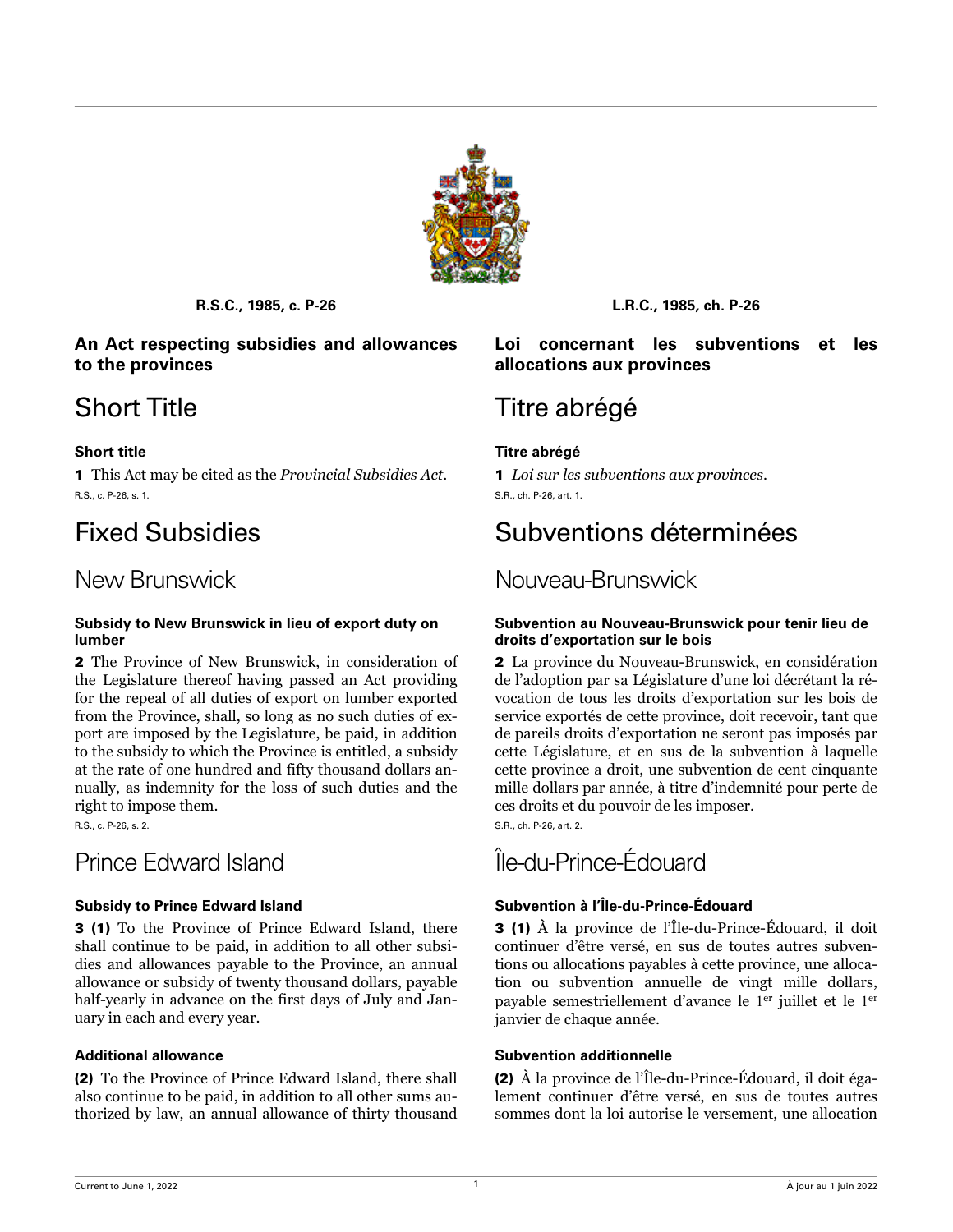<span id="page-4-0"></span>dollars, payable half-yearly in advance on the first days of July and January in each and every year.

(3) The annual allowance mentioned in subsection (2) shall be paid and accepted in full settlement of all claims of the Province against the Government of Canada on account of alleged non-fulfilment of the terms of union between Canada and the Province with respect to the maintenance of efficient steam communication between the Island and the mainland.

R.S., c. P-26, s. 3.

## Manitoba Manitoba

4 The following amounts shall be allowed as the annual subsidy to the Province of Manitoba and shall be paid yearly to the Province:

(a) for the support of the Government and Legislature, fifty thousand dollars;

(b) on an estimated population of one hundred and fifty thousand, at eighty cents per capita, one hundred and twenty thousand dollars, subject to be increased as hereinafter mentioned, that is to say, a census of the Province shall be taken in every fifth year, reckoning from the general census of 1881; and an approximate estimate of the population shall be made at equal intervals of time between each quinquennial and decennial census; and whenever the population, by any such census or estimate, exceeds one hundred and fifty thousand, which shall be the minimum on which the allowance shall be calculated, the amount of the allowance shall be increased accordingly, and so on, until the population has reached four hundred thousand; and

(c) as an indemnity for the want of public lands, one hundred thousand dollars.

R.S., c. P-26, s. 4.

# Interest on Debt Allowances Intérêts et allocations pour

### **Allowances to provinces in relation to amount of debt Allocations aux provinces en proportion de leur dette**

5 (1) In the accounts between the Provinces of Ontario, Quebec, Nova Scotia, New Brunswick and British Columbia, respectively, and Canada, the amounts payable to and chargeable against those Provinces respectively, in so far as they depend on the amount of debt

annuelle de trente mille dollars, payable semestriellement d'avance le 1<sup>er</sup> juillet et le 1<sup>er</sup> janvier de chaque année.

### **In settlement of certain claims En règlement de certaines réclamations**

(3) L'allocation annuelle mentionnée au paragraphe (2) est payée et acceptée à titre de règlement complet de toutes réclamations de la province contre le gouvernement du Canada en raison de la prétendue inexécution des conditions de l'Union entre le Canada et la province en ce qui concerne le maintien d'un service de transport à vapeur efficace entre l'île et la terre ferme.

S.R., ch. P-26, art. 3.

### **Subsidy to Manitoba Subvention au Manitoba**

4 Les sommes qui suivent sont accordées à titre de subvention annuelle à la province du Manitoba et doivent lui être payées annuellement :

a) pour le maintien du gouvernement et de la Législature, cinquante mille dollars;

b) sur une population évaluée à cent cinquante mille âmes, à quatre-vingts cents par tête, une somme de cent vingt mille dollars, susceptible de l'augmentation ci-dessous mentionnée, savoir : un recensement de la province doit être fait tous les cinq ans, à partir du recensement général de 1881; et une estimation approximative de la population doit être faite à des intervalles de temps égaux entre chaque recensement quinquennal et décennal; et, lorsque la population, d'après ce recensement ou cette estimation, dépasse cent cinquante mille âmes, qui est le chiffre minimal sur lequel cette subvention est calculée, le montant de cette subvention doit être accru en conséquence, et ainsi de suite jusqu'à ce que la population ait atteint quatre cent mille âmes;

c) à titre d'indemnité pour le manque de terres publiques, cent mille dollars.

S.R., ch. P-26, art. 4.

# dettes

5 (1) Dans les comptes tenus entre le Canada et les provinces d'Ontario, de Québec, de la Nouvelle-Écosse, du Nouveau-Brunswick et de la Colombie-Britannique, respectivement, les sommes payables et imputables à ces provinces respectivement, en tant qu'elles sont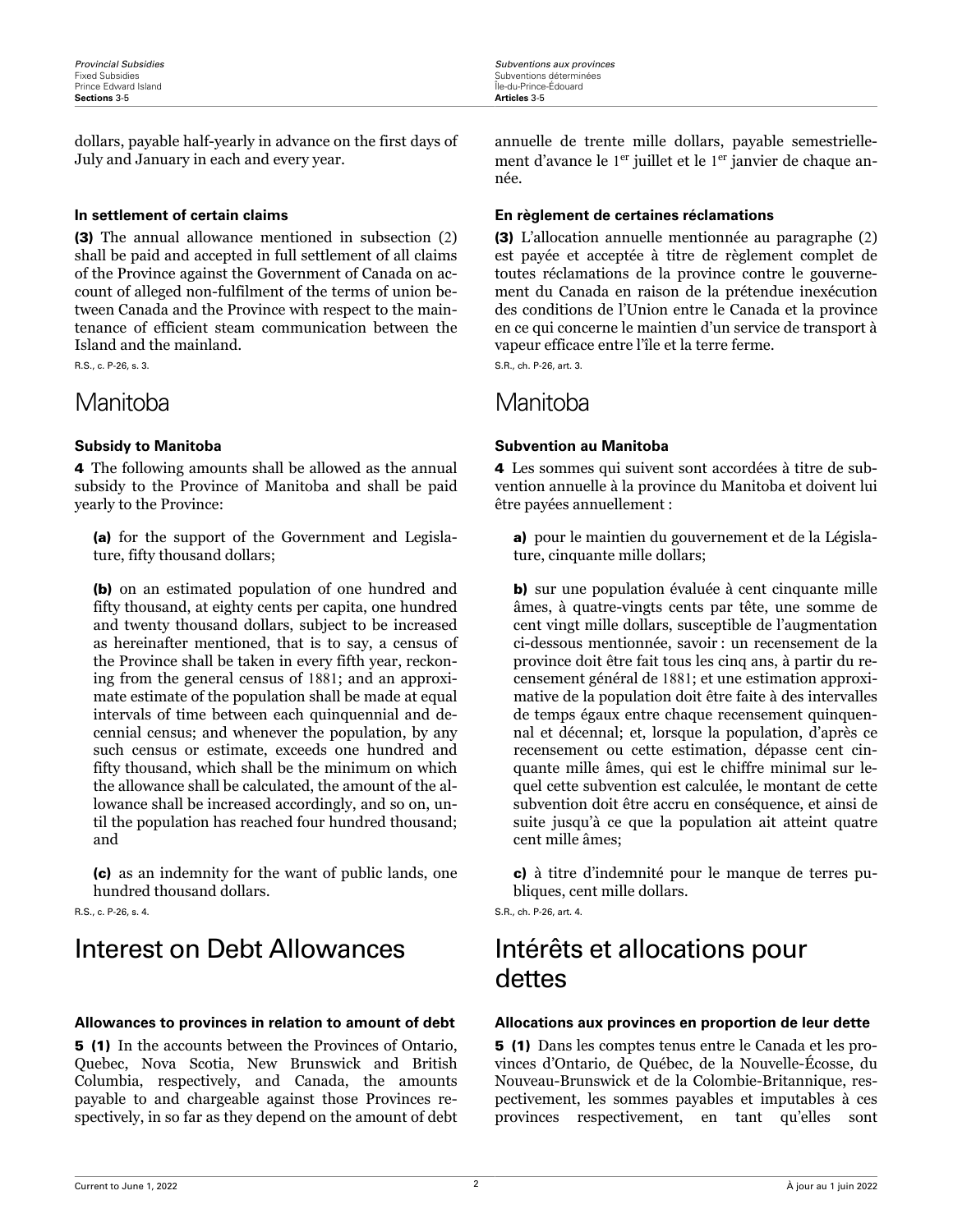Intérêts et allocations pour dettes<br>**Articles** 5-6

<span id="page-5-0"></span>with which each province entered the Union, shall be calculated and allowed as if

(a) in the case of the Provinces of Ontario and Quebec respectively, the sum fixed by section 112 of the *Constitution Act, 1867* was increased from sixty-two million five hundred thousand dollars to seventy-three million six hundred and eighty-eight dollars and eighty-four cents;

(b) in the case of the Province of Nova Scotia, the amount fixed by section 114 of that Act was increased in the same proportion;

(c) in the case of the Province of New Brunswick, the amount fixed by section 115 of that Act was increased in the same proportion; and

(d) in the case of the Province of British Columbia, the amount on which it was to receive interest fixed by or under the terms and conditions on which the Province was admitted into Canada was increased in the same proportion.

(2) The increased subsidy to be allowed to the Province of Nova Scotia under this section shall be based on the sum of nine million one hundred and eighty-six thousand seven hundred and fifty-six dollars, as if that sum had been mentioned in section 114 of the *Constitution Act, 1867*, instead of the sum of eight million dollars. R.S., c. P-26, s. 5.

### **Calculation of allowances to Ontario and Quebec, and to Nova Scotia and New Brunswick**

6 (1) In the accounts between the several provinces and Canada, the amounts by which the yearly subsidy to each province was increased by *An Act to re-adjust the amounts payable to and chargeable against the several Provinces of Canada by the Dominion Government, so far as they depend on the debt with which they respectively entered the Union*, chapter 30 of the Statutes of Canada, 1873, as explained with respect to the Province of Nova Scotia by *An Act to declare the intention of the Act thirty-sixth Victoria, chapter thirty, as regards the subsidy to be allowed to Nova Scotia*, chapter 3 of the Statutes of Canada, 1874, shall be calculated and allowed to the Provinces of Ontario and Quebec jointly, as having formed the former Province of Canada, and to the Provinces of Nova Scotia and New Brunswick, as if those Acts had directed that such increase be allowed from the day of the coming into force of the *Constitution Act, 1867*.

subordonnées au chiffre de la dette avec laquelle chaque province est entrée dans l'Union, sont calculées et allouées comme si :

a) dans le cas des provinces d'Ontario et de Québec respectivement, la somme fixée par l'article 112 de la *Loi constitutionnelle de 1867*, était portée de soixantedeux millions cinq cent mille dollars à la somme de soixante-treize millions six cent quatre-vingt-huit dollars et quatre-vingt-quatre cents;

b) dans le cas de la province de la Nouvelle-Écosse, la somme fixée par l'article 114 de cette loi était majorée dans la même proportion;

c) dans le cas de la province du Nouveau-Brunswick, la somme fixée par l'article 115 de cette loi était majorée dans la même proportion;

d) dans le cas de la province de la Colombie-Britannique, la somme sur laquelle la province devait recevoir un intérêt fixé en conformité avec les termes et conditions de son admission dans le Canada, était majorée dans la même proportion.

### **As to Nova Scotia Quant à la Nouvelle-Écosse**

(2) La subvention majorée qui doit être allouée à la province de la Nouvelle-Écosse en application du présent article est basée sur la somme de neuf millions cent quatrevingt-six mille sept cent cinquante-six dollars, comme si cette somme avait été mentionnée dans l'article 114 de la *Loi constitutionnelle de 1867*, au lieu de la somme de huit millions de dollars.

S.R., ch. P-26, art. 5.

### **Calcul des allocations aux provinces d'Ontario, Québec, Nouvelle-Écosse et Nouveau-Brunswick**

6 (1) Dans les comptes tenus entre les différentes provinces et le Canada, les sommes dont les subventions annuelles payables à chaque province ont été augmentées par l'*Acte pour répartir de nouveau les sommes payables et imputables aux diverses provinces du Canada par le gouvernement fédéral, en tant qu'elles dépendent de la dette avec laquelle elles sont respectivement entrées dans l'Union*, chapitre 30 des Statuts du Canada de 1873, ainsi que l'explique l'*Acte pour déclarer l'intention de l'Acte trente-six Victoria, chapitre trente, au sujet de la subvention payable à la Nouvelle-Écosse*, chapitre 3 des Statuts du Canada de 1874, en ce qui concerne la province de la Nouvelle-Écosse, sont calculées et allouées aux provinces d'Ontario et de Québec conjointement comme ayant constitué l'ancienne province du Canada, et aux provinces de la Nouvelle-Écosse et du Nouveau-Brunswick, comme si ces lois avaient prescrit que cette augmentation devait être allouée à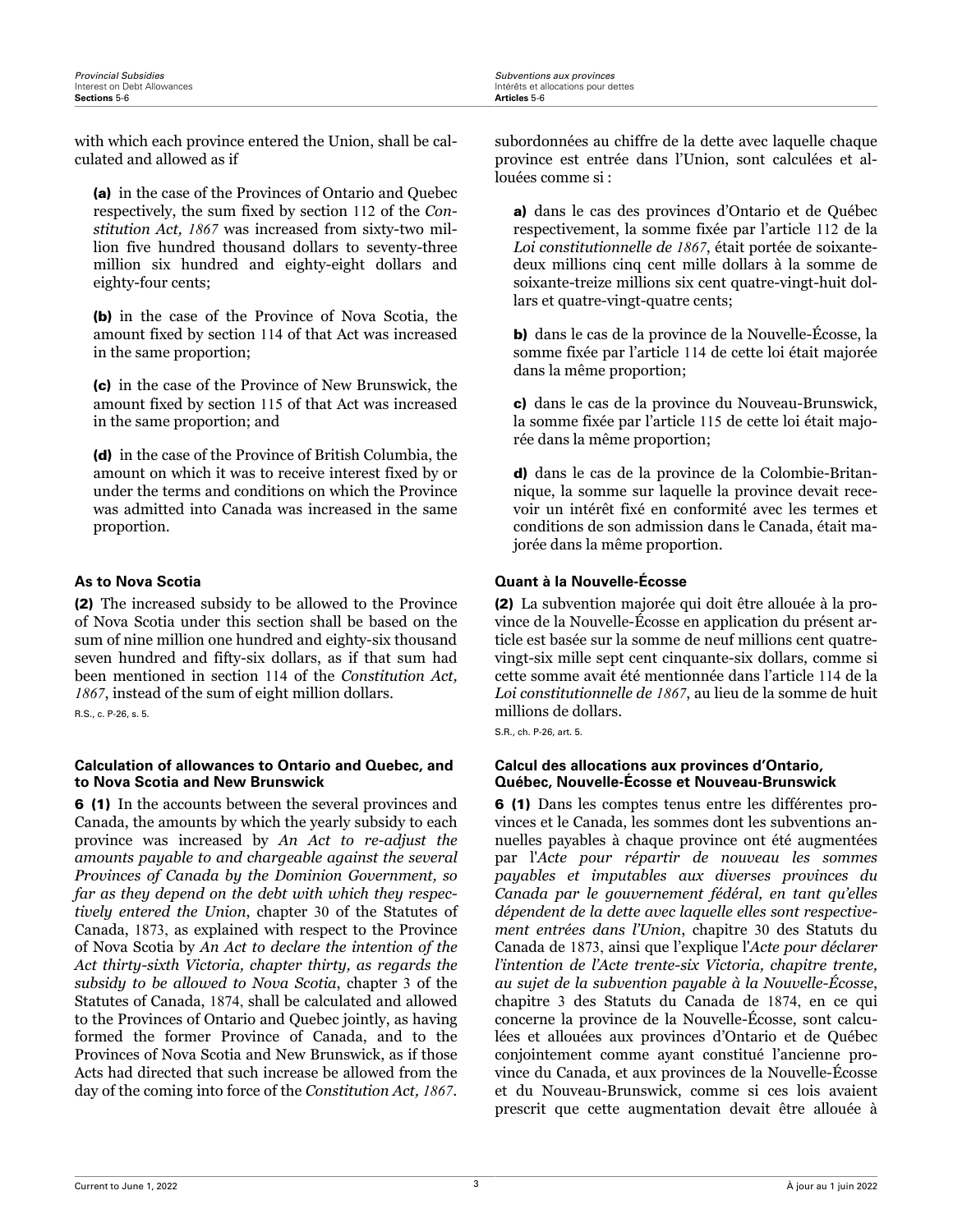(2) The total amount of the half-yearly payments that would in that case have been made on account of such increase from July 1, 1867 up to and including January 1, 1873, with interest on each at five per cent per annum, from the day on which it would have been so paid to July 1, 1884, shall be deemed capital owing to those Provinces respectively, bearing interest at five per cent per annum and the interest shall be payable to them as part of their yearly subsidies from Canada.

R.S., c. P-26, s. 6.

7 (1) In the accounts between Canada and the Provinces of British Columbia and Prince Edward Island, the amounts calculated and allowed as the debts of those Provinces respectively, on April 19, 1884, and on which they were then paid interest by Canada, shall be increased by amounts bearing the same proportion to the respective populations of those Provinces, as ascertained by the census of 1881, as the total of the amounts to be added under section 6 as capital owing to the Provinces of Ontario and Quebec and Nova Scotia and New Brunswick, bear to the combined population of the four last-named Provinces, as ascertained by the census of 1881.

(2) The amounts of the increases referred to in subsection (1), with respect to the Provinces of British Columbia and Prince Edward Island, shall be deemed capital owing to those Provinces respectively, bearing interest at the rate of five per cent per annum, which interest shall be payable to them as part of their respective subsidies from Canada.

R.S., c. P-26, s. 7.

### **Capital and yearly payments specified Capital et paiements annuels**

8 The amount of the increase of the yearly subsidy and the capital on which the subsidy is payable to the several provinces respectively, under sections 6 and 7 shall be as follows:

|                            | Yearly Increase | Capital        |
|----------------------------|-----------------|----------------|
| Ontario and Quebec, joint- | \$269,875.16    | \$5,397,503.13 |
| Nova Scotia                | 39,939.68       | 798.793.45     |
| New Brunswick              | 30.225.97       | 604,519.35     |
| British Columbia           | 4,155.39        | 83,107.88      |
| Prince Edward Island       | 9,148.68        | 182.973.78     |

compter du jour de l'entrée en vigueur de la *Loi constitutionnelle de 1867*.

### <span id="page-6-0"></span>**Capital bearing interest at five per cent Capital portant intérêt à cinq pour cent**

(2) Le montant total des paiements semestriels qui, dans ce cas, auraient été faits en raison de cette augmentation à partir du 1 er juillet 1867 jusqu'au 1 er janvier 1873, inclusivement, avec intérêt sur chacun de ces paiements au taux de cinq pour cent par année, à partir du jour où chaque paiement aurait été ainsi fait jusqu'au 1 er juillet 1884, est réputé un capital dû à ces provinces respectivement, et portant intérêt à cinq pour cent par année, lequel intérêt leur est payable comme partie de leurs subventions annuelles de la part du Canada.

S.R., ch. P-26, art. 6.

### **As to British Columbia and Prince Edward Island Quant à la Colombie-Britannique et à l'Île-du-Prince-Édouard**

7 (1) Dans les comptes tenus entre le Canada et les provinces de la Colombie-Britannique et de l'Île-du-Prince-Édouard, les sommes calculées et allouées comme constituant les dettes de ces provinces, respectivement, le 19 avril 1884, et sur lesquelles le Canada leur payait alors un intérêt, sont accrues de sommes présentant, par rapport aux populations respectives de ces provinces constatées par le recensement de 1881, le même rapport que le total des sommes à ajouter en vertu de l'article 6 à titre de capital dû aux provinces d'Ontario et de Québec, de la Nouvelle-Écosse et du Nouveau-Brunswick, présente par rapport à la population collective des quatre provinces en dernier lieu mentionnées, constatée par le recensement de 1881.

### **Capital bearing interest at five per cent Capital portant intérêt de cinq pour cent**

(2) Les montants de ces augmentations, en ce qui concerne les provinces de la Colombie-Britannique et de l'Île-du-Prince-Édouard, sont censés un capital dû à ces provinces respectivement, portant intérêt au taux de cinq pour cent par année, lequel intérêt leur est payable comme partie de leurs subventions respectives de la part du Canada.

S.R., ch. P-26, art. 7.

8 Le chiffre des augmentations de la subvention annuelle et celui du capital sur lequel elle est payable aux diverses provinces respectivement, en vertu des articles 6 et 7, sont les suivants :

| annuelle                                                                 |  |
|--------------------------------------------------------------------------|--|
| 5 397 503,13 \$<br>269 875,16\$<br>Ontario et Québec, conjoin-<br>tement |  |
| Nouvelle-Écosse<br>798 793.45<br>39 939.68                               |  |
| 604 519.35<br>30 225.97<br>Nouveau-Brunswick                             |  |
| 83 107.88<br>Colombie-Britannique<br>4 155.39                            |  |
| Île-du-Prince-Édouard<br>182 973.78<br>9 148.68                          |  |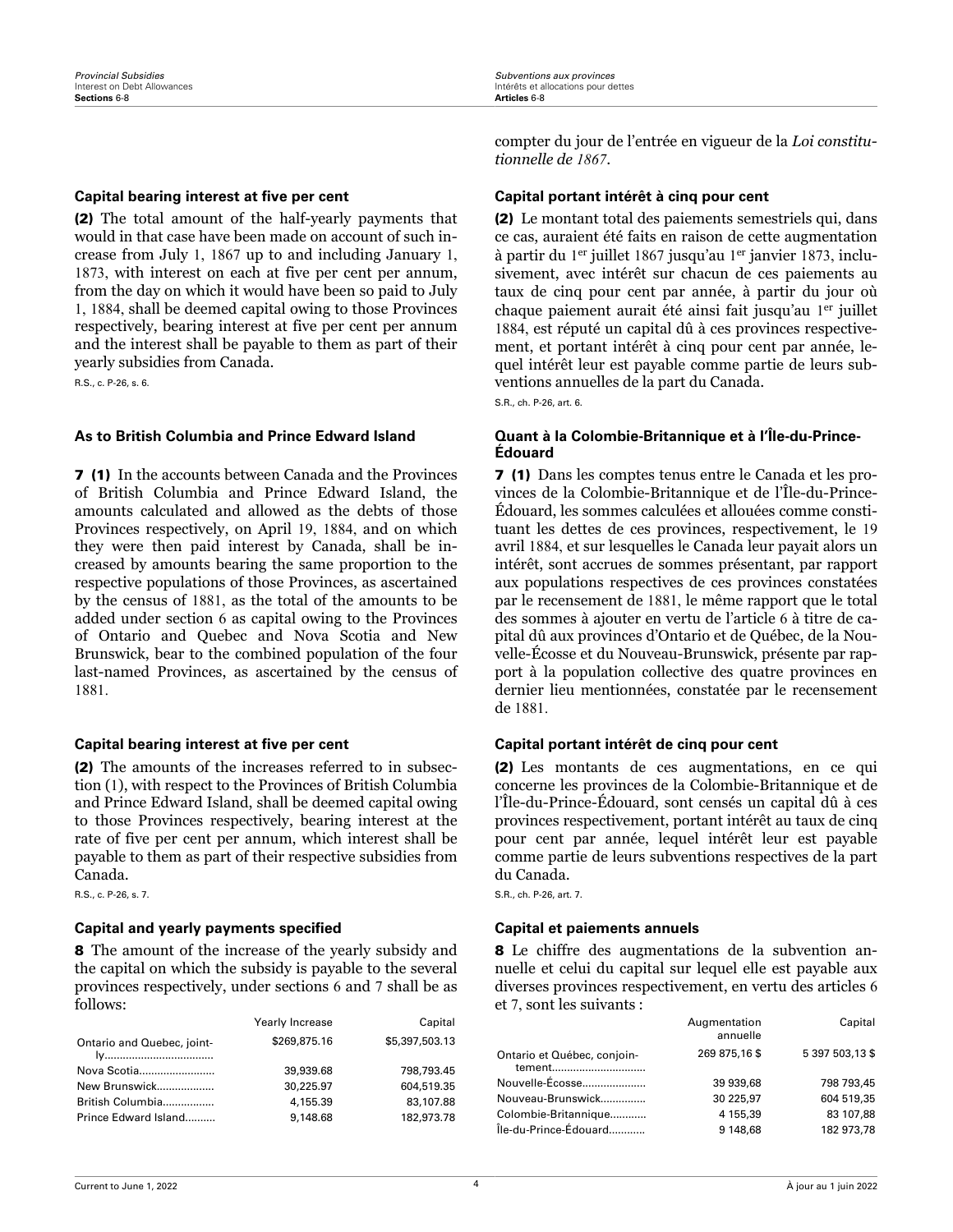### **Calculation of sum on which interest is payable to Manitoba as subsidy**

9 (1) The capital sum on which the Province of Manitoba is entitled to receive half-yearly payments of interest at the rate of five per cent per annum, as fixed by *An Act to amend and continue the Act 32 and 33 Victoria, chapter 3; and to establish and provide for the Government of the Province of Manitoba*, chapter 3 of the Statutes of Canada, 1870, and as readjusted or increased by any subsequent Act, shall continue to be calculated on a population of one hundred and twenty-five thousand at a rate per capita ascertained by dividing the sum of five hundred and fifty-one thousand four hundred and forty-seven dollars by seventeen thousand, which was the estimated population of the Province under that Act, the said sum of five hundred and fifty-one thousand four hundred and forty-seven dollars being the amount of capital on which the Province was entitled to receive interest under and by virtue of section 24 of that Act and *An Act to readjust the amounts payable to and chargeable against the several Provinces of Canada by the Dominion Government, so far as they depend on the debt with which they respectively entered the Union*, chapter 30 of the Statutes of Canada, 1873.

### **Charges thereon Charges**

(2) The Province of Manitoba shall be charged with such advances as had, up to July 20, 1885, been made to the Province and with such expenditure as had been made therein by Canada for purposes of a strictly local character, and with a further sum of one hundred and fifty thousand dollars, which the Government of Canada may advance to the Province to meet the expenditure of constructing a lunatic asylum, and other exceptional services.

R.S., c. P-26, s. 9.

10 The grant of swamp lands and of lands not exceeding one hundred and fifty thousand acres as an endowment to the University of Manitoba, authorized by Part I of the *Manitoba Supplementary Provisions Act*, and the payments to the Province of Manitoba hereinbefore authorized, shall be made as a full settlement of all claims made by that Province for the reimbursement of costs incurred in the government of the disputed territory, or the reference of the boundary question to the Judicial Committee of the Privy Council, and all other questions and

<span id="page-7-0"></span>R.S., c. P-26, s. 8. S.R., ch. P-26, art. 8.

# Manitoba Manitoba

### **Calcul de la somme sur laquelle il est payé un intérêt au Manitoba à titre de subvention**

9 (1) Le montant du capital sur lequel la province du Manitoba a droit de recevoir des paiements semestriels au taux de cinq pour cent par année, fixé dans l'*Acte pour amender et continuer l'acte trente-deux et trente-trois Victoria, chapitre trois, et pour établir et constituer le gouvernement de la province de Manitoba*, chapitre 3 des Statuts du Canada de 1870, et rajusté ou augmenté par toute loi subséquente, continue d'être calculé d'après une population de cent vingt-cinq mille âmes, au taux par tête obtenu en divisant par dix-sept mille, c'est-à-dire par le chiffre approximatif de la population de la province établi en vertu de cette loi, la somme de cinq cent cinquante et un mille quatre cent quarante-sept dollars, qui est le chiffre du capital sur lequel la province avait droit de recevoir un intérêt en vertu et sous le régime de l'article 24 de cette loi et de l'*Acte pour répartir de nouveau les sommes payables et imputables aux diverses provinces du Canada par le gouvernement fédéral, en tant qu'elles dépendent de la dette avec laquelle elles sont respectivement entrées dans l'Union*, chapitre 30 des Statuts du Canada de 1873.

(2) Sont portées au débit de la province du Manitoba les avances à elle faites jusqu'au 20 juillet 1885, aussi bien que les dépenses à des fins de nature purement locale faites dans la province par le Canada, et une somme additionnelle de cent cinquante mille dollars que le gouvernement fédéral peut avancer à la province pour faire face aux frais de construction d'un asile d'aliénés et pour d'autres services exceptionnels.

S.R., ch. P-26, art. 9.

### **Payments and grants under R.S.C., c. 124, 1927 Paiements et concessions en vertu du ch. 124 des S.R.C. de 1927**

10 Les concessions de terres marécageuses et la concession de terres n'excédant pas cent cinquante mille acres à titre de dotation à l'Université du Manitoba, autorisée par la partie I de la *Loi des dispositions supplémentaires du Manitoba*, et le paiement à la province du Manitoba de la somme ci-dessus autorisée, constituent un règlement intégral de toutes les réclamations de cette province pour le remboursement des frais qu'elle a dû supporter pour le gouvernement du territoire en litige, ou pour le